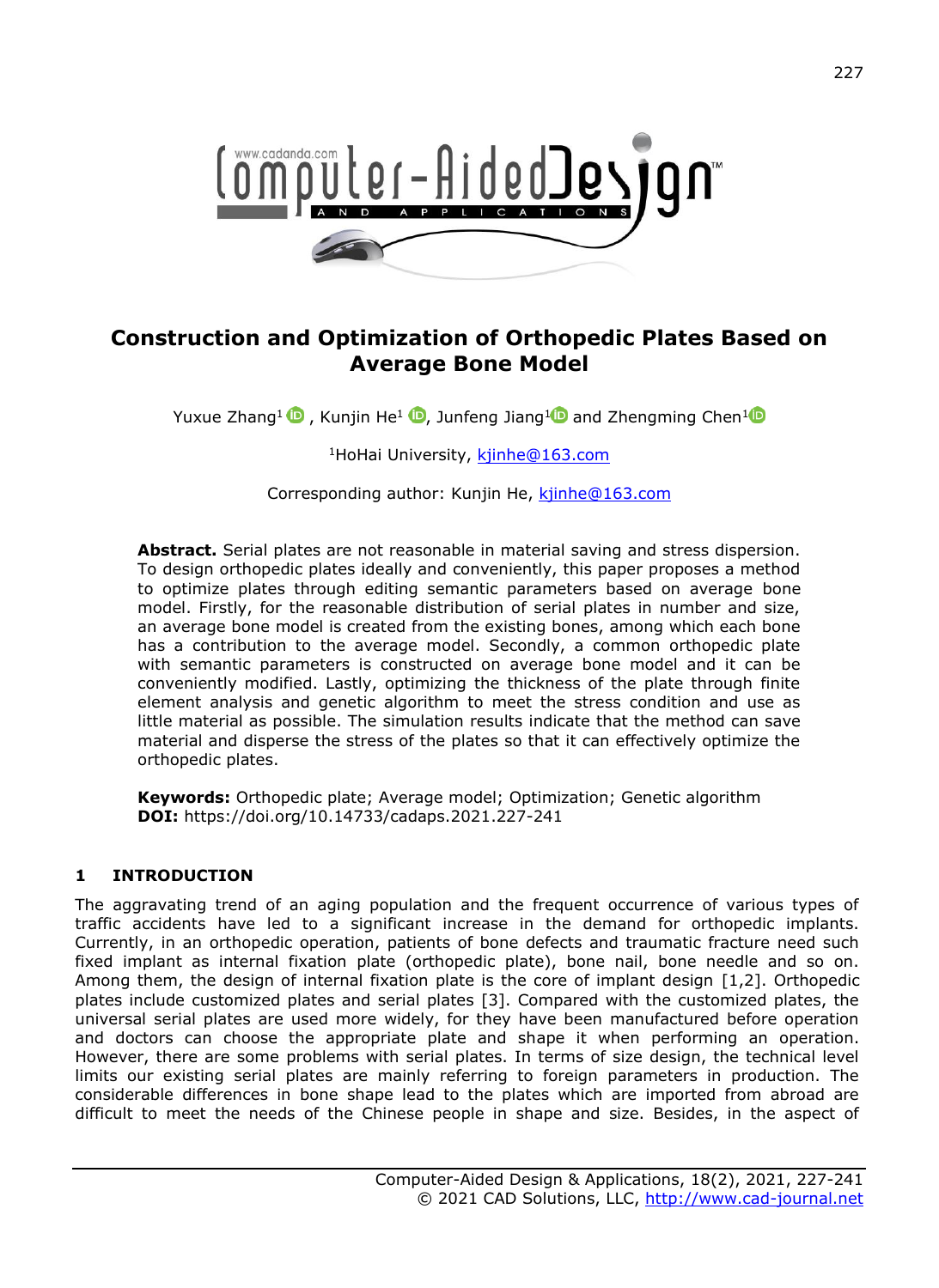material and stress, titanium alloy which is the principal manufacturing material is expensive, and the plates are easily fractured due to the stress concentration.

Recent years, digital orthopedics [4] has become a hot research issue and developed rapidly. Shen et al. [5] summed up the research achievements of rapid prototyping technology applied to artificial prostheses and other manufacturing technology from the angle of engineering processing. This research established the foundation for future study in digital orthopedic field. Ren et al.[6] uses CT initial data to actualize the simulated reduction of fractures and the creation of threedimensional model of customized plates. Neto et al. [7] put forward a method from the design angle, which first generates an approximate shape of the plate abutted surface based on the surface of bone model, and then trim the surface to match the needed shape for the patient. Koen et al [8] concluded that population "average model" can be used for design, enabling the engineer to design implants that should fit significantly. Yumer et al. [9,10] propose editing a shape with a set of semantic attributes. This method provides a handle for non-experts to produce semanticallyguided shape variations. This issue is to create the mapping between high-level semantic attributes and low-level geometrical elements to enable simple and intuitive shape manipulations. Ching et al. [11] studied the finite element parameters of cervical plate and pointed out that changing the screw orientation in a superior-inferior direction could significantly improve the fixation stability. Dalibor M et al [12] proposed a method for the creation of geometrical models of internal fixator with parameters. Method enables the fixator customized for the specific patient or optimized for the group of patients. Kaman et al. [13] conduct a numerical simulation based on the finite element methodology, to estimate the von Mises stress subjected to the plate and screw which is used in the tibia fracture treatment. Pendergast et al. [14] studied the finite element parameters of clavicle plate and pointed out that the thickness of the plate had a great influence on its structural stiffness. The results of the above research have promoted the development of orthopedic implants to a certain extent. However, few articles have been reported on material saving and stress dispersion of the bone plates by adjusting the thickness parameters.

Based on the research achievements of our group [15,16], this paper focuses on the construction and optimization of general plates based on the average bone model. The key issue is optimizing the thickness of the plate quickly and efficiently. In this paper, an average bone model with weight is utilized to design the specified type of plate. And semantic parameters are defined on the plate in order to be revised in the subsequent period of optimization. Then genetic algorithm is utilized to modify the thickness parameters to meet the stress condition and save material.

#### **2 OVERVIEW OF METHOD**

In this paper, the construction and optimization of plates include three parts. Firstly, constructing the average bone model. Secondly, designing the specific plate on the average model and defining semantic parameters on plate. Thirdly, optimizing the thickness of the plate through the genetic algorithm. To state succinctly, the whole process of the method is shown in Fig.1.



**Figure 1:** The flowchart of the method.

Details of the steps are as follows.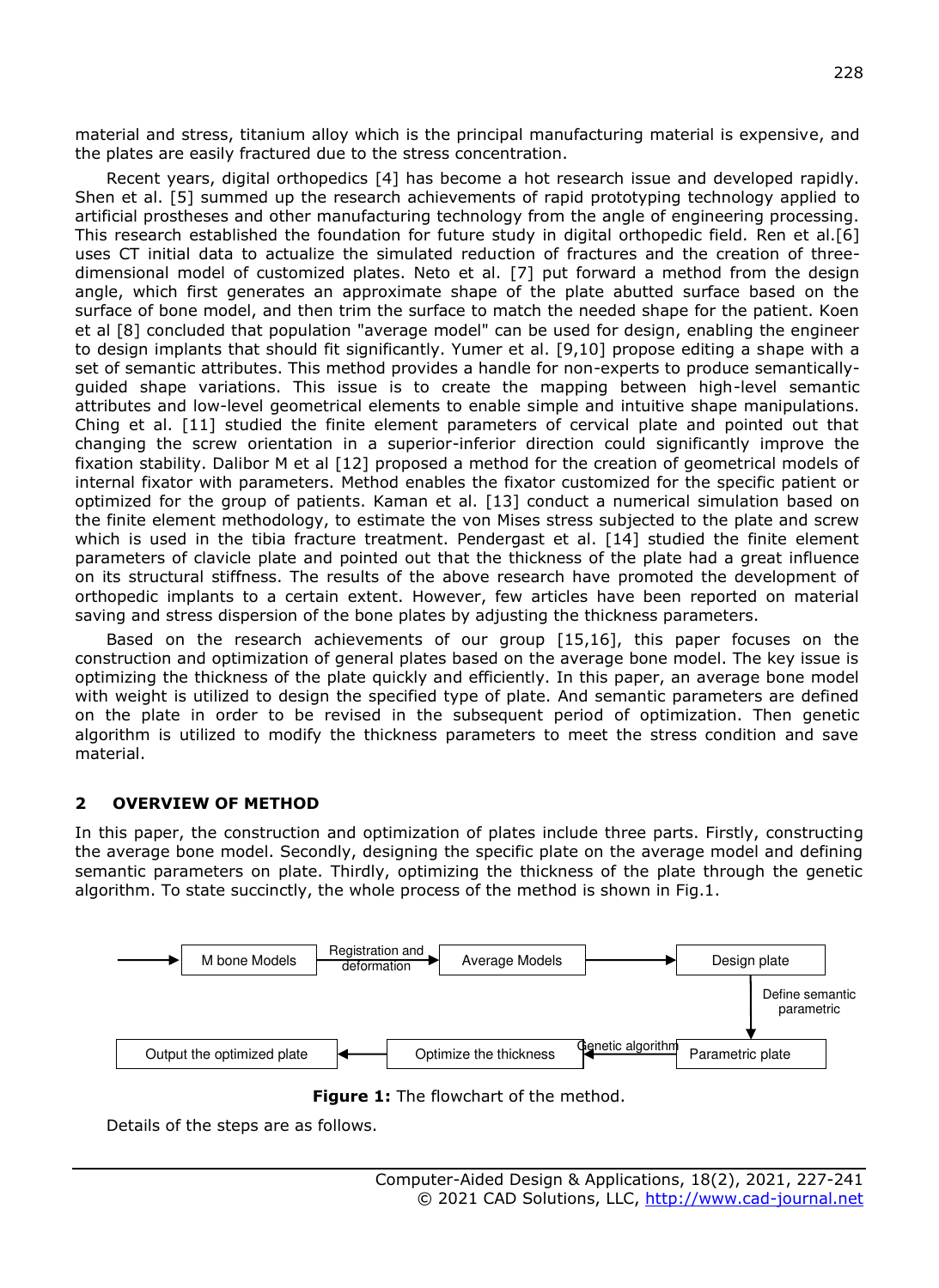Step 1: Construct the average bone model. Construction of orthopedic plates relies on the features of bone model [17]. The average bone model provides a scientific basis for the reasonable distribution of serial plates in number and size.

Step 2: Design plate on the average bone model and define semantic parameters on the plate so that it can be conveniently modified.

Step 3: Optimize the thickness of the plate through the genetic algorithm. The best thickness distribution will be calculated with the aim of saving material and dispersing stress.

## **3 CONSTRUCTION OF ORTHOPEDIC PLATE BASED ON AVERAGE MODEL**

The construction of orthopedic plates rely on the features of bone model. The average bone model provides a scientific basis for the reasonable distribution of serial plates in number and size.

#### **3.1 Generation of an Average Bone Model**

The part of constructing average bone model in this paper will be described briefly because relative work has been reported [15]. The method of generating a weighted average bone model is constructed, as shown in Eq.1.

$$
\begin{split} &\mathbf{M}=f(m_1,M_1,m_2,M_2,\cdots,m_n,M_n)\\ &=f(\sum_{i=1}^k m_i,f(m_1,M_1,m_2,M_2,\cdots,m_k,M_k),\sum_{i=k+1}^n m_i,f(m_{k+1},M_{k+1},m_{k+2},M_{k+2},\cdots,m_n,M_n))\\ &=(\sum_{i=1}^k m_i*(m_1*M_1+\cdots+m_k*M_k)/\sum_{i=1}^k m_i+\sum_{i=k+1}^n m_i*(m_{k+1}*M_{k+1}+\cdots+m_n*M_n)/\sum_{i=k+1}^n m_i)(\sum_{i=1}^n m_i)(\sum_{i=1}^n m_iM_i+\sum_{i=k+1}^n m_iM_i)=\frac{1}{\sum_{i=1}^n m_i}\bigl(\sum_{i=1}^n m_iM_i \end{split} \label{eq:matrix}
$$

<sup>M</sup> represents the average bone model, *M<sup>i</sup>* represents individual bone model, *<sup>m</sup><sup>i</sup>* represents the corresponding weight value. In general, considering that the contribution of the individual model to the average model is equal, the initial weight is set to  $1(m=1)$ . In our previous work, we take 100 Asian adult fumer models as examples.



**Figure 2:** Generate a new target model from the model *Mi* (blue) to the model *Mj* (yellow, red) by registration and deformation, and finally generate average model between source model.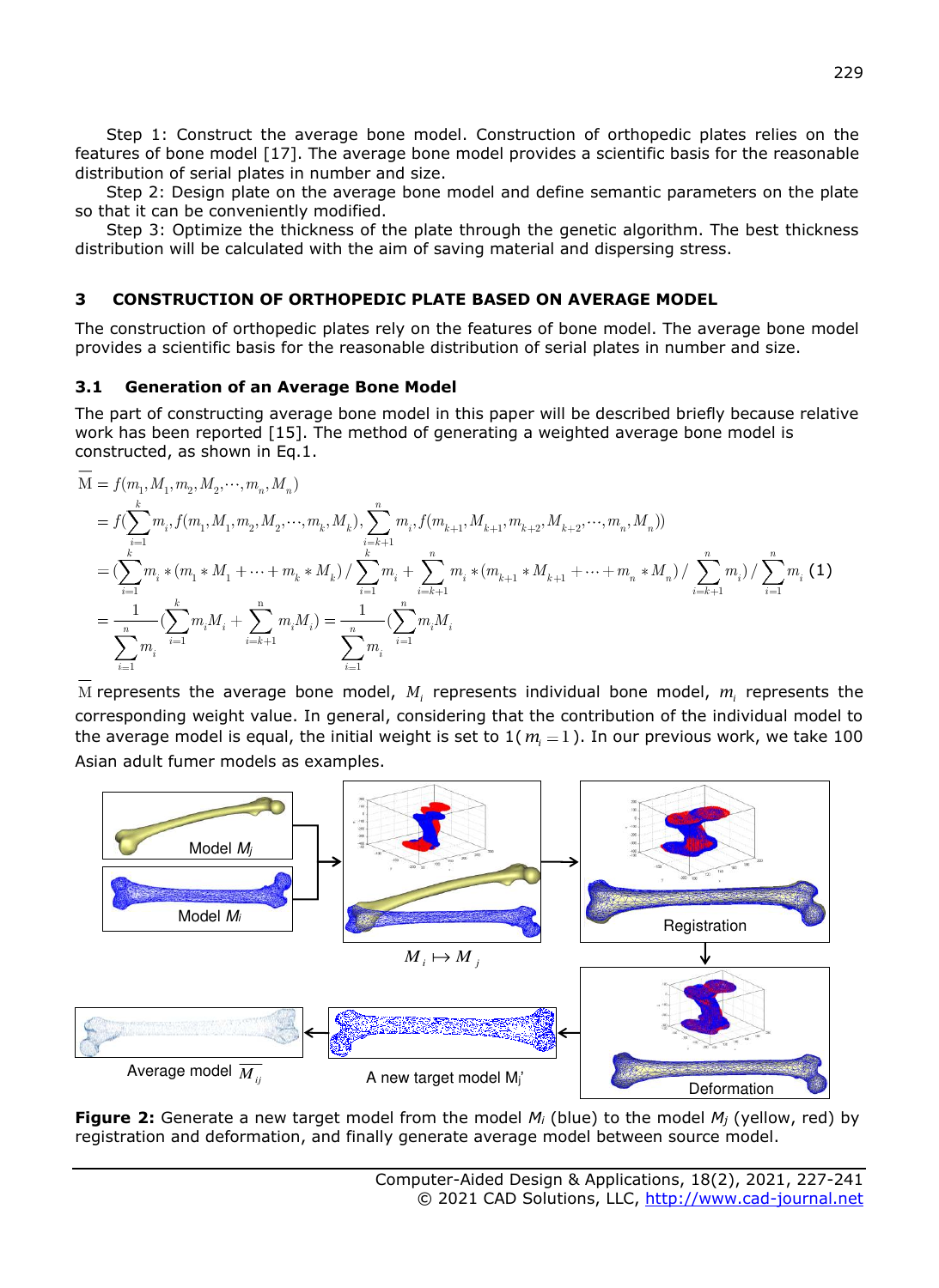Main steps are as follows.

Step1: Consider the same type of N point cloud or mesh models as a set of N nodes, and each node is under a weight.

Step2 : Select any two nodes in the set of nodes, using rigid registration and non-rigid deformation [18], as shown in Fig.2, to generate a new average node whose weight is the sum of the weights of the selected two nodes.

Step3: Delete the selected two nodes from the node set and add the generated new average node to the set.

Step4: Repeat Step2 until the last node left in the set, which is the average bone model and its weight is the sum of the weights of N nodes.

# **3.2 Construction of Orthopedic Plate with ROI**

A general plate can be designed based on average bone model. Taking femur clover plate for example, the design method is as follows: First, the boundary curve of ROI(region of interest) is selected and defined on average bone model, as shown in Fig.3(a, b); Then, the interior constraint curves are defined on the region, as shown in Fig.3 (c); Last, a new and independent CAD surface is reconstructed with surface generation method, such as the filled method, the new surface is regarded as the abutted surface of plate, as shown in Fig.3 (d).



**Figure 3:** Select the region of interest and reconstruct it as the abutted surface of plate.



**Figure 4:** Parameterization of the abutted surface.

To modify the shape and size of plates, it is necessary to parameterize the abutted surface. The emphasis is how to realize the deformation of the abutted surface of the plate by modifying a small number of semantic parameters. Abutted surface of the plate is a free surface, and its parameterization definition is more complicated. In this paper, a hierarchical parameterization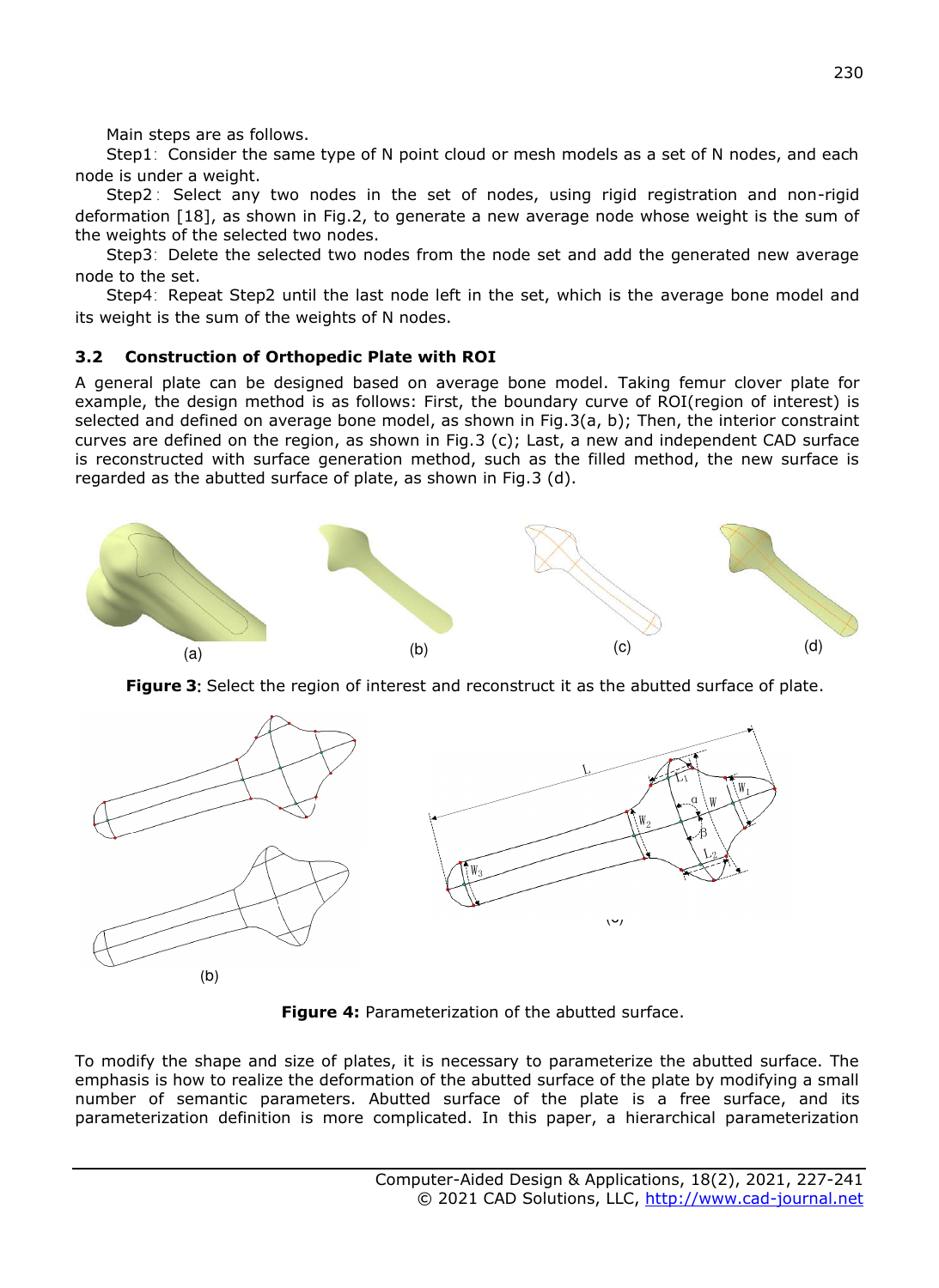method based on feature points and feature curves is adopted [19,20]: Low-level parameters describe the characteristic curves and the points on the surface, as shown in Fig. 4(a); Middlelevel parameters describe the shape of feature curve, including boundary curve and interior constraint curves, as shown in Fig.4(b); High-level semantic parameters describe the global shape of surface features, as shown in Fig.4 $(c)$ . There is a constraint relationship between the parameters of each level [21,22] and the modification of surface features can be achieved by a small number of high-level semantic parameters.

Surface parameters are used to describe the shape of the abutted surface. Volumetric parameters are regarded as higher-level parameters used to describe the different thicknesses at different locations. In this study, the construction of volumetric plate is a key issue. Generally, the thickness parameters are defined on between the abutted surface and the outside surface. When the abutted surface was generated, we used the following Eq.2 to construct the outside surface.

$$
E \, u, v = A \, u, v + d \, u, v * I \, u, v \tag{2}
$$

Where,  $A(u,v)$  is the abutted surface, and  $E(u,v)$  is the outside surface,  $d(u,v)$  is the thicknesses at different locations between abutted surface and outside surface, and  $I(u,v)$  is unit normal vector at different locations of abutted surface. The corresponding key point of the outside surface can be calculated from the Eq. 3:

$$
P_i' = P_i + d_i^* I_i \tag{3}
$$

Where,  $P_i$  is the corresponding key point of the outside surface,  $P_i$  is the key point of abutted surface,  $d_i$  is the thickness, and  $I_i$  is the unit normal vector at the  $P_i$  location.

Combining with the Eq. 2 and Eq. 3, the construction of orthopedic plate consists of the following main steps:

Step1: The selected region is reconstructed as the abutted surface, as shown in Fig. 5(a, b);

Step2: The key points, interior constraint curves and some semantic parameters are defined on the abutted surface, and constraint relationships between each level are built. Shape of abutted surface can be edited through adjusting semantic parameters, as shown in Fig.  $5(c, d)$ ;

Step3: The thickness parameters are defined on some key points of abutted surface and the corresponding outside points are created, as shown in Fig. 5(e);

Step4: A new and outside surface is constructed based on step 3, as shown in Fig. 5(f);

Step5: A volumetric plate is created based on abutted surface and outside surface, as shown in Fig. 4(b).

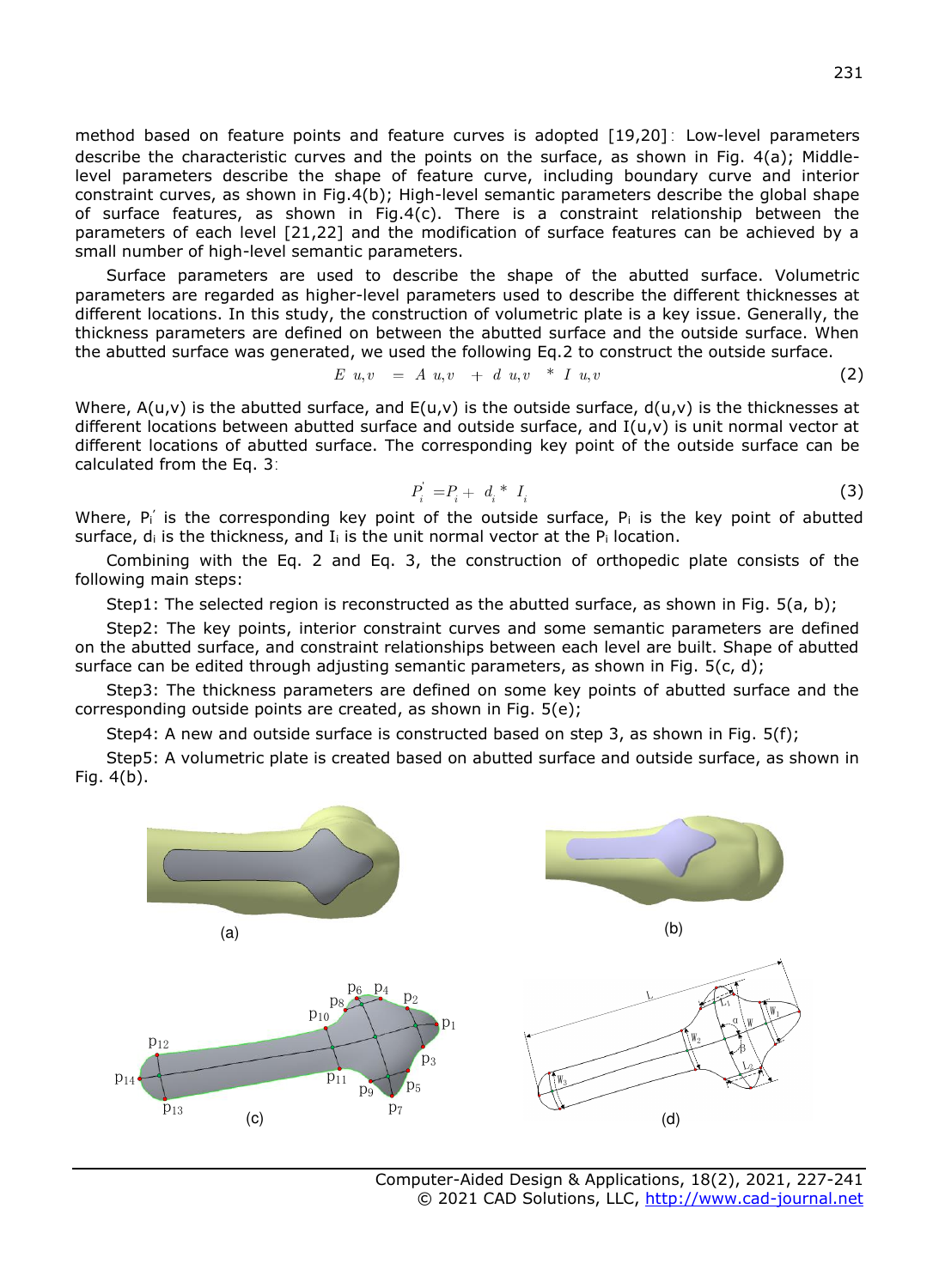

**Figure 5:** Construction of volumetric plate :(a) Abutted surface, (b) Volumetric plate (c)Abutted surface and key points, (d)Characteristic curves and semantic parameters, (e) Corresponding outside key points, (f) Outside surface and thickness parameters.

## **4 OPTIMIZATION OF ORTHOPEDIC PLATE**

Based on the plates with parameters in section 3.2, serial plates with different shape and sizes can be conveniently deformed with semantic parameters. Optimizing the plates to save material and disperse stress, this paper focuses on the modification of the thickness parameters in the premise that the appropriate plate has been selected.

## **4.1 Plate Deformations and Analysis**

The volumetric plate can be configured with some thickness parameters at different locations. Plates with different thickness have different rigidities. For example, the clover plate which designed based on average femur model is configured with 5 thickness parameters  $H_1$ ,  $H_2$ ,  $H_3$ ,  $H_4$ , H5, as shown in Fig.6 and some new plates are created by adjusting values of thickness parameters as shown in Fig.7.





**Figure 6:** Defining thickness parameters on plate.

**Figure 7:** Plates with different thickness: (a)  $H_1 = 2$ mm  $H_2 = 2$ mm  $H_3 = 2$ mm  $H_4 = 2$ mm  $H_5 = 2$ mm, (b)H<sub>1</sub>=3mm H<sub>2</sub>=2mm H<sub>3</sub>=2mm H<sub>4</sub>=2mm H<sub>5</sub>=2mm, (c) H<sub>1</sub>=2mm H<sub>2</sub>=3mm H<sub>3</sub>=2mm H<sub>4</sub>=2mm H5=2mm, (d) H1=2mm H2=2mm H3=2mm H4=3mm H5=2mm, (e) H1=2mm H2=2mm H3=2mm H<sub>4</sub>=2mm H<sub>5</sub>=3mm, (f) H<sub>1</sub>=2mm H<sub>2</sub>=3mm H<sub>3</sub>=3mm H<sub>4</sub>=3mm H<sub>5</sub>=3mm.

(e)

(d)  $(e)$  (f)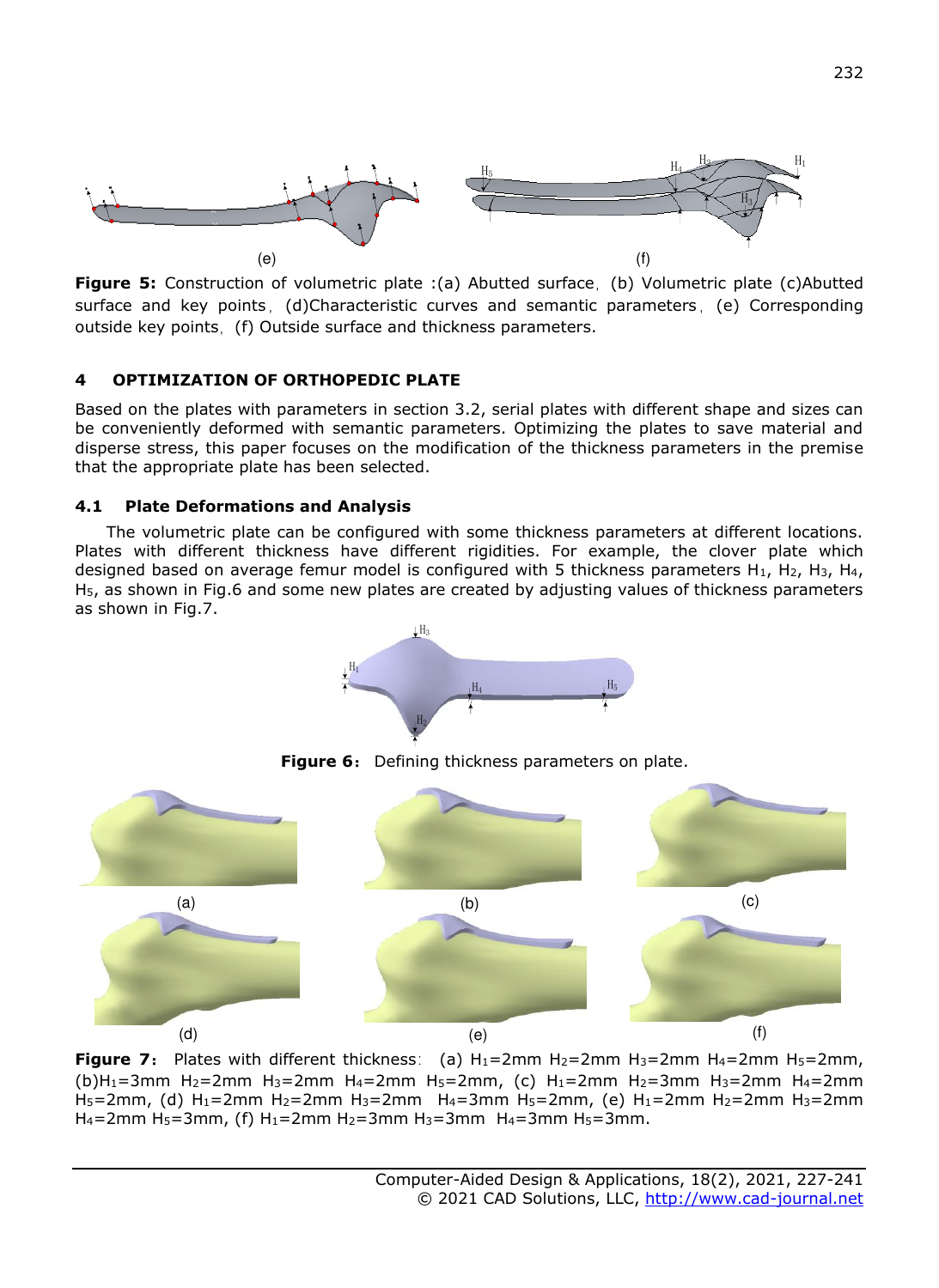The load of plates in the human body is affected by various factors, including muscle, ligament, screw friction and impact load [23]. In this paper, the axial compression force of the plate under normal standing of the 60kg adult male is considered only, and the other factors are neglected. The axial compressive force of the plate is set to 600N, and the direction is set to 15 angles with the parallel line of the plate, which is consistent with the weight-bearing line of a person when standing upright [24]. The plate material is medical titanium alloy with an elastic modulus of 105GPa and a Poisson's ratio of 0.3. The stress distribution of the plates with different thickness is analyzed by the finite element method, as shown in Fig.8. The results of experiment show that the stress distribution in the plate is different at different thickness. In order to design a plate meeting stress demand and using the least material reasonably, an optimization method is proposed in Section 4.2.



**Figure 8:** Analysis of plates with different thickness: (a)  $H_1=2$ mm  $H_2=2$ mm  $H_3=2$ mm  $H_4=2$ mm H5=2mm, (b)H1=3mm H2=2mm H3=2mm H4=2mm H5=2mm, (c) H1=2mm H2=3mm H3=2mm H<sub>4</sub>=2mm H<sub>5</sub>=2mm, (d) H<sub>1</sub>=2mm H<sub>2</sub>=2mm H<sub>3</sub>=2mm H<sub>4</sub>=3mm H<sub>5</sub>=2mm, (e) H<sub>1</sub>=2mm H<sub>2</sub>=2mm H<sub>3</sub>=2mm H<sub>4</sub>=2mm H<sub>5</sub>=3mm, (f) H<sub>1</sub>=2mm H<sub>2</sub>=3mm H<sub>3</sub>=3mm H<sub>4</sub>=3mm H<sub>5</sub>=3mm.

#### **4.2 Optimization of Plate**

There are two main materials to manufacture the plates: titanium alloy and stainless steel. Generally, titanium alloy plate is lightweight, high tensile strength and toughness, so it is commonly used in the plates. But the titanium alloy is expensive and the fracture of the plate is easily occurred because of the stress concentration. Therefore, it is necessary to optimize the design of the plates in order to reduce the weight and disperse stress as much as possible. Andrade-Campos and Kutuk propose an approach for obtaining fixation plates with possible minimum mass based on topology optimizations [25,26]. Arnone developed computer-aided engineering approach for minimizing implant mass to meet the design constraints associated with the factor of safety [27]. However, their methods are utilized to design and analyze the plates with equal thickness. Our approach is how to optimize the plate by varying the thickness of the plate on condition that the abutted surface is fixed.

Eq. 4 gives an equation for calculating the volume of the plate. Where M is the volume of the plate, ∆s is the differential area of abutted surface and di is its thickness parameter in different locations. A(u, v) is the abutted surface and E(u, v) is the outside surface, as shown in Fig. 9. M is approximately equal to  $\sum\Delta s^*d_i$  .

$$
M = \iint d(u, v)d\sigma = \iint |E(u, v) - A(u, v)|d\sigma \approx \sum \Delta s^* d_i
$$
 (4)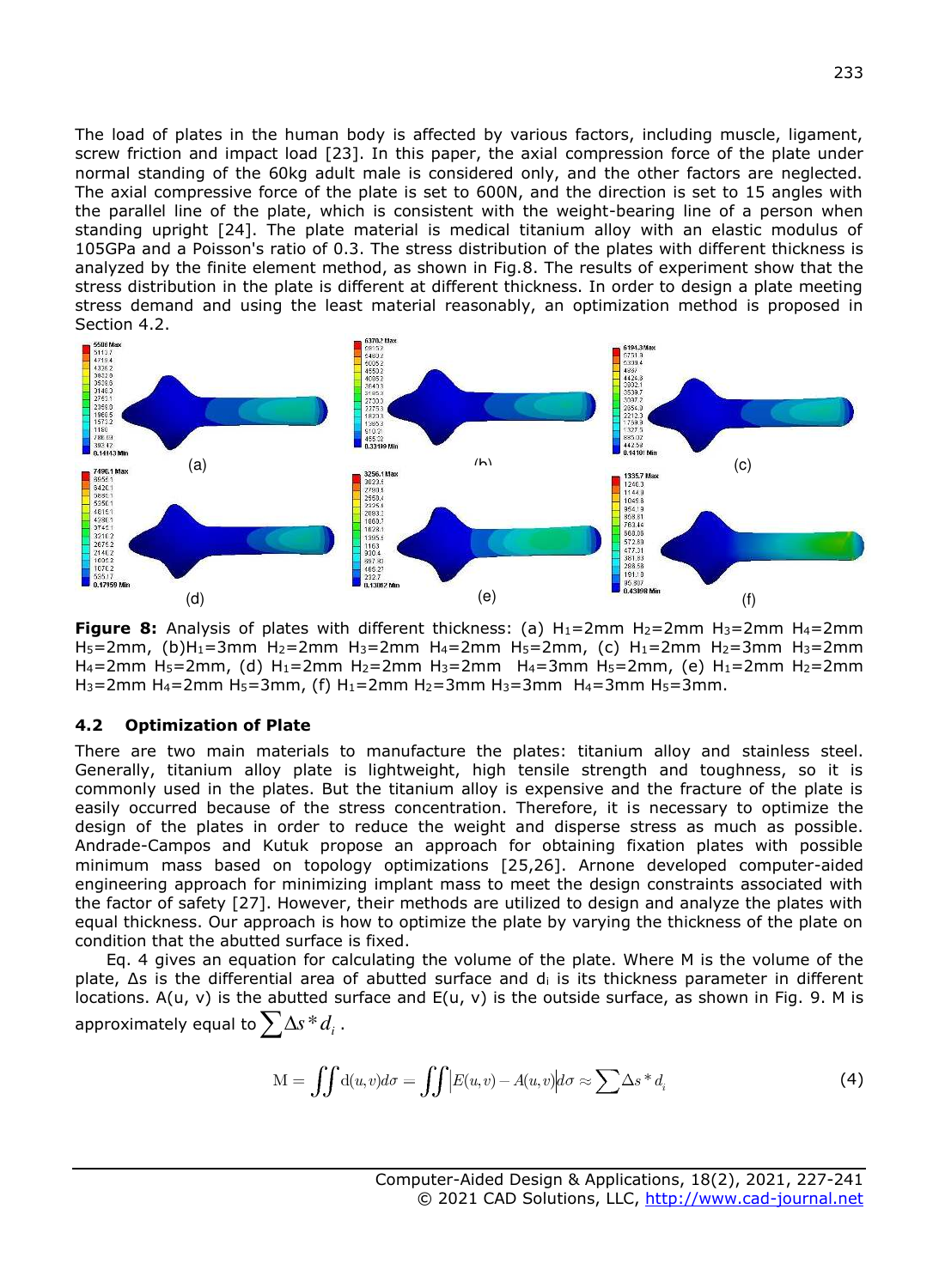

**Figure 9:** Volume of plate and its calculation: (a) Abutted surface, (b) Volumetric plate, (c) A represents abutted surface and E represents outside surface.

To optimize the thicknesses of plate, a genetic algorithm [28] is used to arrive at the minimum material. In recent years, genetic algorithm has been used in the study of freeform surface [29,30]. In this paper, the procedure is shown in Fig. 10.



**Figure 10:** Procedure of optimizing the plate with genetic algorithm.

Main steps are as follows.

Step1: Generate initial population of thickness. The optimization variables are represented by a fixed length of binary characters by encoding. And then the initial population is generated randomly.

Step2: Calculate individual fitness of volume and stress. According to the optimization goal, the fitness value of each individual in the population is calculated.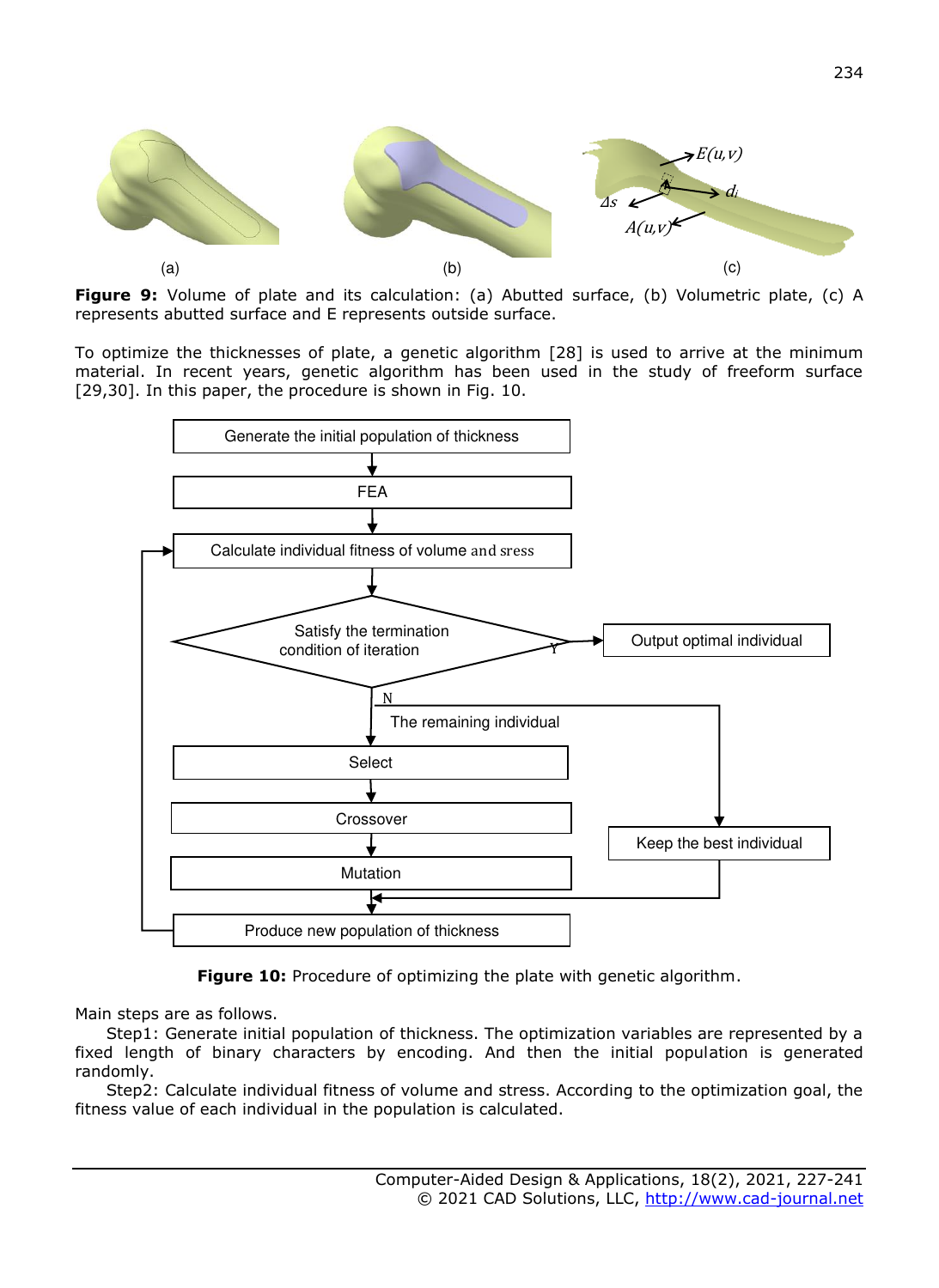Step3: Determine if the termination condition of iteration is satisfied. If the condition is met, the optimal individual is output.

Step4: Produce new population of thickness. New populations are created by selection, crossover, and mutation and then repeating Step2.

Taking femur clover plate as example. Optimized variables are thickness parameters. They are defined between 1.5mm and 3.5mm and the figure is account to one decimal place. Therefore, all the variables can be represented by 5-bit binary code and each binary code is called a gene. Five thickness parameters are defined on the plate, so the a chromosome that describes all the features of an individual is represented by 25-bit binary code. Firstly, a set of chromosomes is randomly generated as initial populations. Secondly, taking the stress and volume of the plate as the optimization target and calculating the fitness of the individual. Then, judging whether the plate meets the stress condition. Since the titanium alloy is an isotropic elastomeric material, only a single point or a small range of high stress does not cause any yield impact on the material as a whole. Therefore, when most of the elements in the bone plate stress are lower than the yield strength which is set to 817MPa[31], the stress condition is met and the optimal individual can be output. If the condition is not satisfied, new populations are generated by selection, crossover and mutation. Here, we use the roulette wheel selection, and the crossover rate and mutation rate are set to 0.6 and 0.02. In order to ensure that the optimal individual in the previous generation can be inherited to the next generation, the elite retention strategy is used, that is, the best individual in the population is directly inherited to the next population without crossover and mutation. The best individuals of some generations are shown in Fig. 11.

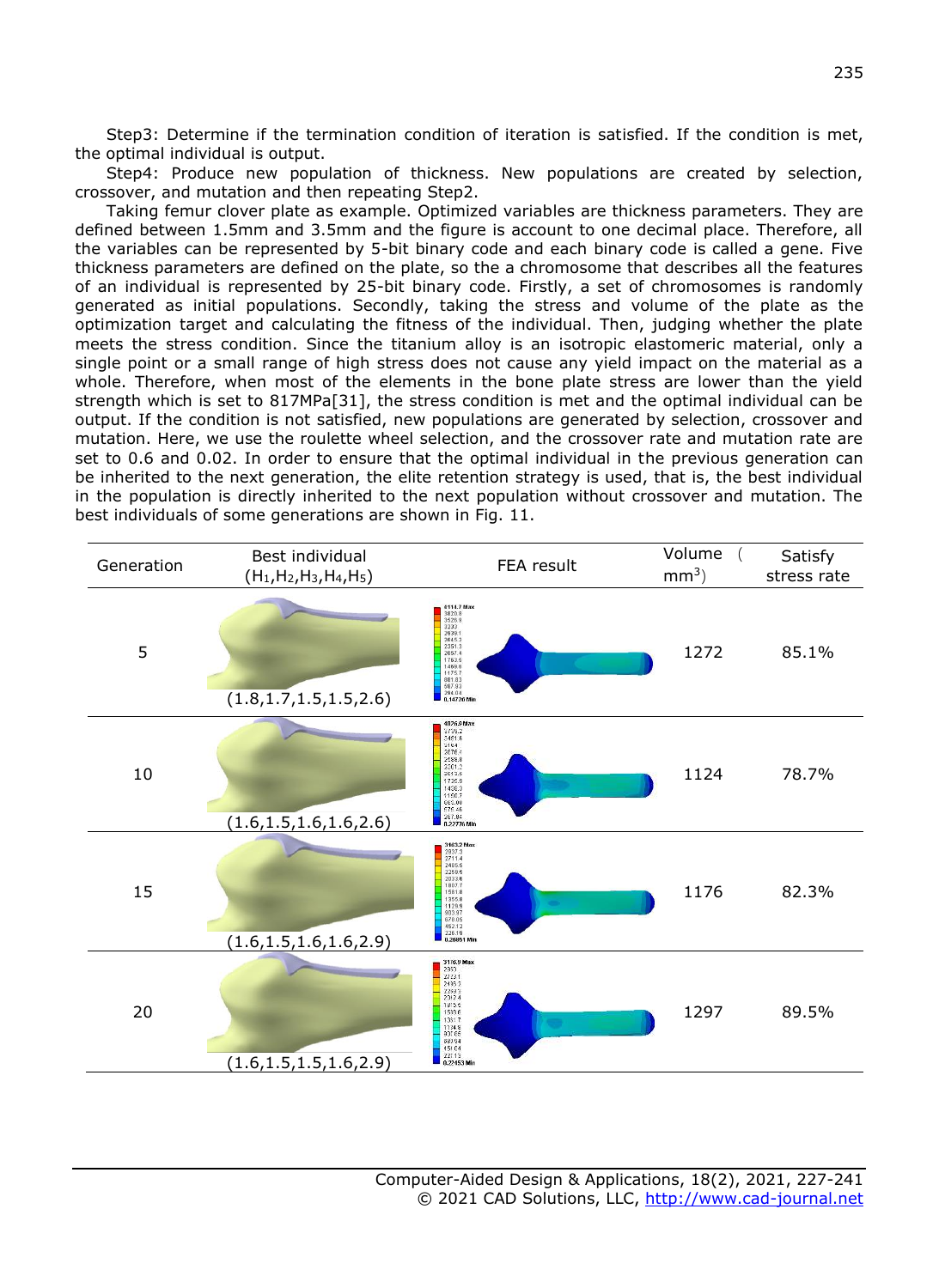

**Figure11:** The best individuals of some generations.

After 50 iterations, the optimal thickness of the femur clover plate can be obtained. In this example, the plate is small in volume and the stress is relative disperse when H1,H2,H3,H4 and H<sup>5</sup> are 1.5mm, 1.5mm, 1.5mm, 1.6mm and 3.1mm, as shown in the last column in Fig.11.

#### **4.3 Implementation and Tests**

The above-mentioned methodology and algorithms are implemented by using VC++ 2015, Geometric Modeling Engine CATIA V5R21, MATLAB and ANSYS with experimental cases. Experiments show that the method is effective.

Taking III type and Y type of the plate for the distal femur as example, firstly, the abutted surface is constructed and parameterized on the average femur model, as shown in Fig.12(a) and Fig.14(a). The parameterization of abutted surface is designed for modifying the shape of the plate, different size of plates can be constructed by editing the parameters, as shown in Fig.12(b) and Fig.14(b). Then, defining the thickness parameters at the key points, as shown in Fig.12(c)and Fig.14(c). The thickness parameters are used to describe the thickness of the plate at different locations as shown in Fig.12(d, e, f, g, h) and Fig.14(d, e, f, g, h). Lastly, the thickness is optimized by the genetic algorithm and the finite element analysis. Fig.13 and Fig.15 show the procedure of optimizing the thickness of the plate through this method.

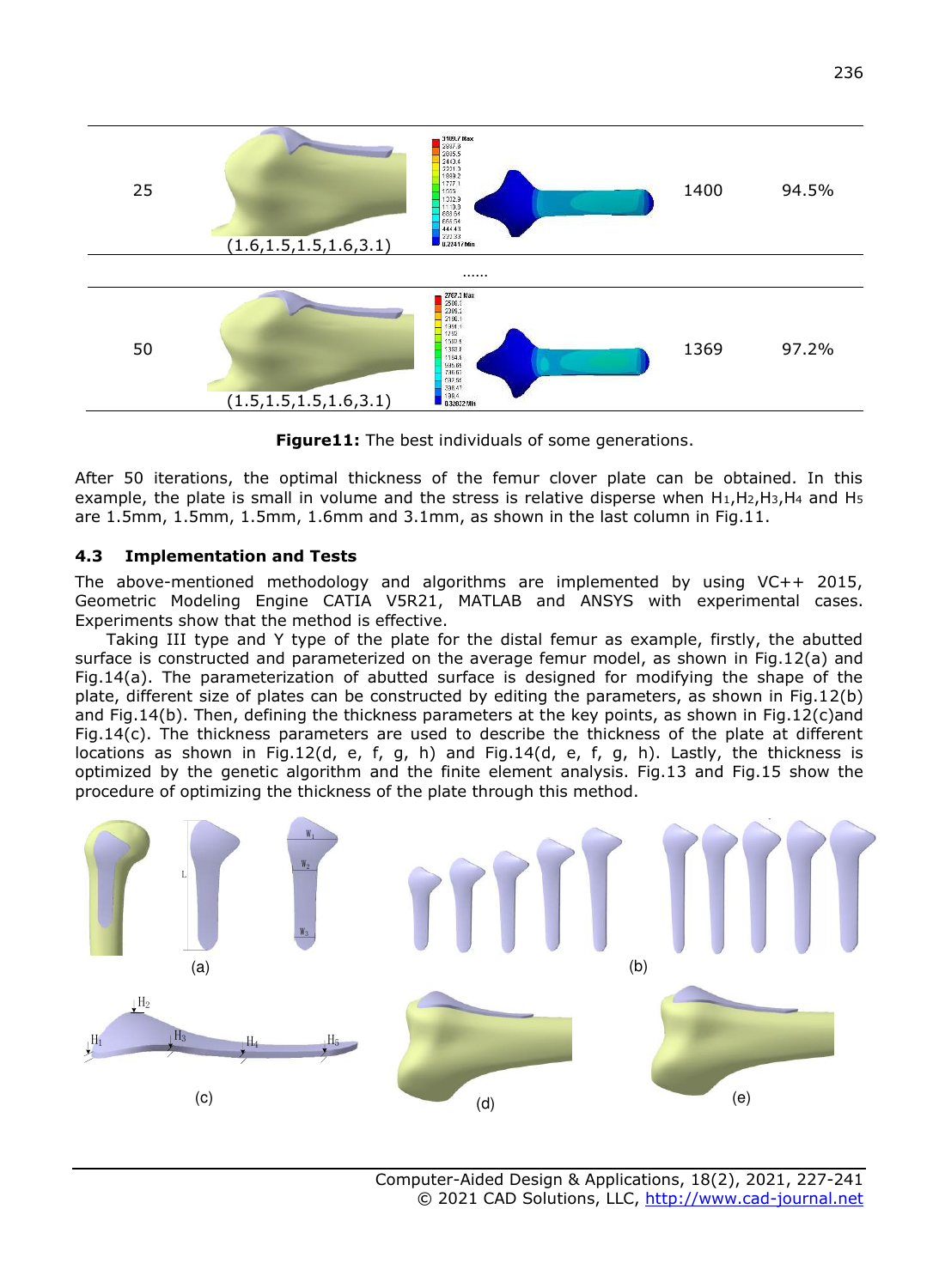

**Figure12:** Parameterization of III type of plate and plates with different thickness: (d)  $H_1$ =2mm H<sub>2</sub>=2mm H<sub>3</sub>=2mm H<sub>4</sub>=2mm H<sub>5</sub>=2mm, (e)H<sub>1</sub>=3mm H<sub>2</sub>=2mm H<sub>3</sub>=2mm H<sub>4</sub>=2mm H<sub>5</sub>=2mm, (f) H1=2mm H2=3mm H3=2mm H4=2mm H5=2mm, (g) H1=2mm H2=2mm H3=3mm H4=2mm  $H_5 = 2$ mm, (h)  $H_1 = 2$ mm  $H_2 = 2$ mm  $H_3 = 2$ mm  $H_4 = 3$ mm  $H_5 = 3$ mm.



**Figure 13:** Optimizing the III type of plate by modifying thickness parameters.

In this paper, we compared the volume and stress between the equal thickness plate before optimizing which thickness is set to 2mm and the optimized unequal thickness plate. The results are shown in Table 1, the volume of the optimized clover plate was decreased by 3.7% and its elements which satisfying stress condition is increased by 13.6%. Volume of the optimized III type of the plate for the distal femur is decreased by 12.2% and its elements which satisfying stress condition is increased by 1.4%. And the volume of the optimized Y type of the plate is decreased by 26.5%. Experiments show that using this method to optimize the plate can reduce the volume and achieve the purpose of saving materials. At the same time, the stress distribution of the optimized plate is more uniform, and the fracture risk of the plate is reduced.

# **5 CONCLUSION**

In this paper, a method of construction and optimization of orthopedic plates based on average bone model is proposed in order to disperse the stress of the plate and save material. The paper mainly includes: constructing an average bone model by using several bone models of the same type, designing the plate in the specified area of the average bone model and defining the semantic parameters, and modifying the thickness of the plate through genetic algorithm making the plate to meet the stress condition and using as little material as possible. The main advantages of our method are as following: (1)A weighted average bone model generation method is constructed which is favorable for the later extension of average model when a new bone is added; (2) Defining the semantic parameters on the plate so it is easy to construct a new plate by modifying the high-level parameters;(3) The genetic algorithm is applied to the optimization of plate, an ideal bone plate can be quickly constructed to meet the stress condition and save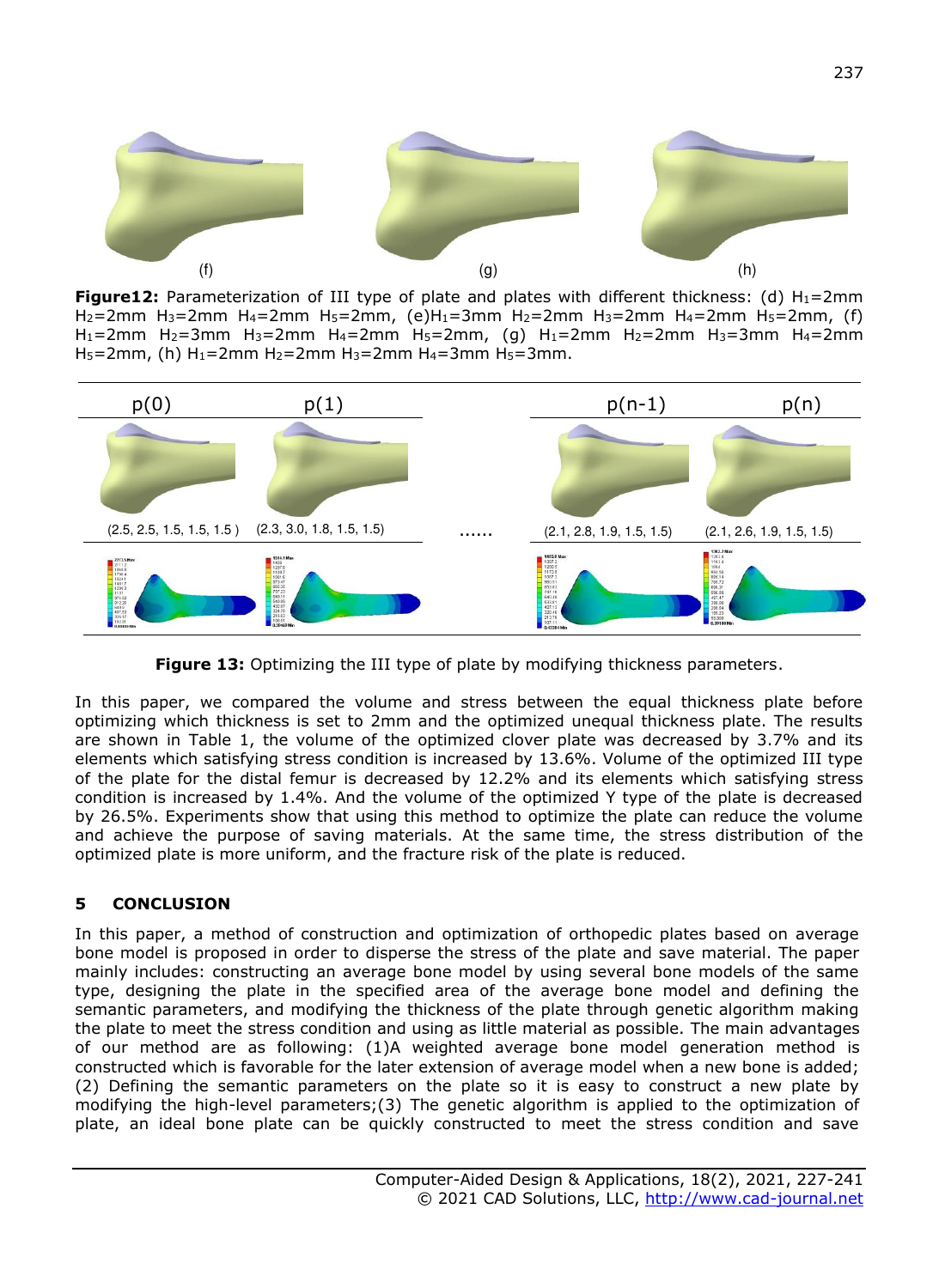

material. Our future work will focus on the design of personalized plates for different individuals combining with medical needs and optimizing the topology of the plate.

**Figure14:** Parameterization of Y type of plate and plates with different thickness: (d)  $H_1=2mm$ H<sub>2</sub>=2mm H<sub>3</sub>=2mm H<sub>4</sub>=2mm H<sub>5</sub>=2mm, (e)H<sub>1</sub>=3mm H<sub>2</sub>=2mm H<sub>3</sub>=2mm H<sub>4</sub>=2mm H<sub>5</sub>=2mm, (f)  $H_1$ =2mm H<sub>2</sub>=2mm H<sub>3</sub>=3mm H<sub>4</sub>=2mm H<sub>5</sub>=2mm, (g) H<sub>1</sub>=2mm H<sub>2</sub>=2mm H<sub>3</sub>=2mm H<sub>4</sub>=3mm H<sub>5</sub>=2mm, (h) H<sub>1</sub>=2mm H<sub>2</sub>=2mm H<sub>3</sub>=2mm H<sub>4</sub>=3mm H<sub>5</sub>=3mm.



Figure 15: Optimizing the Y type of plate by modifying thickness parameters.

| Type | Thickness (mm) | Volume<br>mm3) | Satisfy<br>stress<br>rate | Volume<br>decrease<br>rate | <b>Stress</b><br>increase<br>rate |
|------|----------------|----------------|---------------------------|----------------------------|-----------------------------------|
|      |                |                |                           |                            |                                   |

Computer-Aided Design & Applications, 18(2), 2021, 227-241 © 2021 CAD Solutions, LLC, [http://www.cad-journal.net](http://www.cad-journal.net/)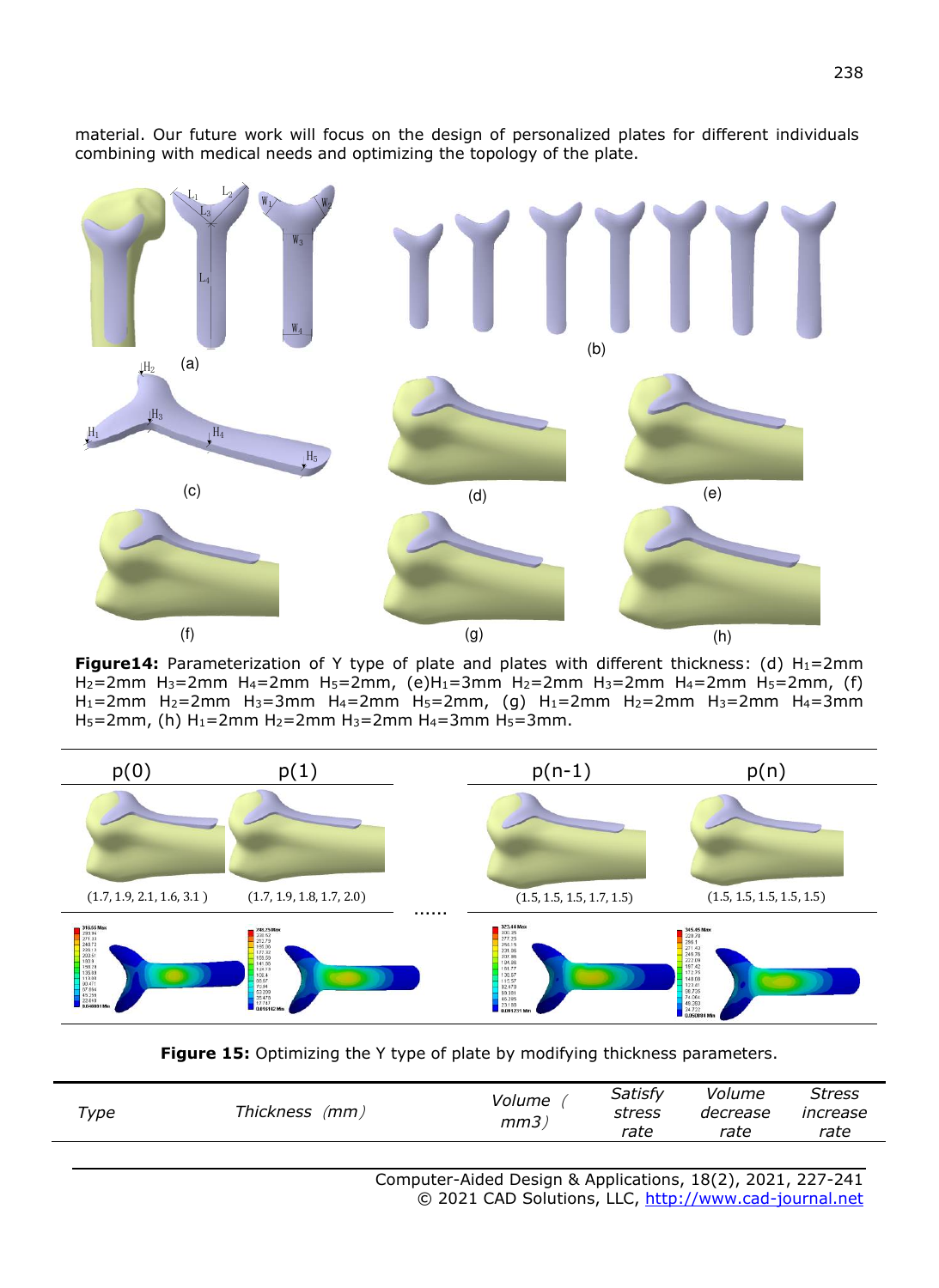| Clover<br>plate             | $H_1 = 2 H_2 = 2 H_3 = 2 H_4 = 2 H_5 = 2$                                                       | 1422 | 83.6% | 3.7%     | 13.6%   |
|-----------------------------|-------------------------------------------------------------------------------------------------|------|-------|----------|---------|
|                             | $H_1 = 1.5$ H <sub>2</sub> = 1.5 H <sub>3</sub> = 1.5 H <sub>4</sub> = 1.6 H <sub>5</sub> = 3.1 | 1369 | 97.2% |          |         |
| $\mathbb{II}$ type<br>plate | $H_1=2 H_2=2 H_3=2 H_4=2 H_5=2$                                                                 | 1645 | 97.9% | $12.2\%$ | $1.4\%$ |
|                             | $H_1 = 2.1 H_2 = 2.6 H_3 = 1.9 H_4 = 1.5 H_5 = 1.5$                                             | 1444 | 99.3% |          |         |
| Y type<br>plate             | $H_1 = 2 H_2 = 2 H_3 = 2 H_4 = 2 H_5 = 2$                                                       | 2366 | 100%  | 26.5%    | 0       |
|                             | $H_1 = 1.5$ H <sub>2</sub> =1.5 H <sub>3</sub> =1.5 H <sub>4</sub> =1.5 H <sub>5</sub> =1.5     | 1738 | 100%  |          |         |

**Table 1:** Comparison of volume and stress of plate before and after optimization.

#### **ACKNOWLEDGEMENTS**

This work is supported by the Changzhou science and technology support plan project (Grant CE20195029), Postgraduate Research & Practice Innovation Program of Jiangsu Province(Grant KYCX20\_0538), the Natural Science Foundation of China (NSFC) (Grant No. 61772172), the Fundamental Research Funds for the Central Universities (Grant 2018B59814) and the Jiangsu Natural Science Foundation (Grant BK20181158).

*Yuxue Zhang*,<https://orcid.org/0000-0002-5290-762X> *Kunjin He*,<https://orcid.org/0000-0002-0843-858X> *Junfeng Jiang*[, https://orcid.org/0000-0001-5357-7127](https://orcid.org/0000-0001-5357-7127) *Zhengming Chen*,<https://orcid.org/0000-0002-5763-1503>

# **REFERENCES**

- [1] Chethan, K. N.; Shyamasunder, B. N.; Zuber, M.; Satish, S. B.: Finite Element Analysis of Different Hip Implant Designs along with Femur under Static Loading Conditions, Journal of Biomedical Physics and Engineering, 9(5), 2019, 507-516. <https://doi.org/10.31661/jbpe.v0i0.1210>
- [2] Pinheiro, M.; Alves, J. L.: The feasibility of a custom-made endoprosthesis in mandibular reconstruction: Implant design and finite element analysis, Journal Of Cranio-Maxillo-Facial Surgery, official publication of the European Association for Cranio-Maxillo-Facial Surgery, 43(10), 2015. https:/[/10.1016/j.jcms.2015.10.004](http://doi.cnki.net/doi/Resolution/Handler?doi=%2010.1016/j.jcms.2015.10.004)
- [3] Joshua, C.; Arnone, A.; Sherif, E. G.; Brett, D. C.: Computer-Aided engineering approach for parametric investigation of locked plating systems design, Journal of Medical Devices, 7(2), 2013, 1-8. https://doi.org/10.1115/1.4045725
- [4] Pei, G. X.: Digital Orthopaedics, Beijing: People's Medical Publishing House, 2016.
- [5] Shen, X. G.; Zhang, J. T.; Du, P.: Personalized Design for Dissection Steel Plate Based on CT Picture and Reverse Engineering, Machinery Design & Manufacture, 7, 2011, 161-163. https:// doi.org /10.19356/j.cnki.1001-3997.2011.07.064
- [6] Ren, L. T.; Zhang, Y. P.; Guo, Z. J.: Computer-aided Personalized Anatomic Plate of The Distal Femur, Journal of Clinical Rehabilitative Tissue Engineering Research, 15(13), 2011, 2309-2312.<https://doi.org/10.3969/j.issn.1673-8225.2011.13.008>
- [7] Neto, R.; Marques, T.; Marta, M.; Leal, N.; Couto, M.; Machado, M.: Digital-based engineering tools for tailored design of medical implants, Mechanisms & Machine Science, 2015, 733-741. [https://doi.org/10.1007/978-3-319-09411-3\\_77](https://doi.org/10.1007/978-3-319-09411-3_77)
- [8] Koen, E.; Vinod, K.: Finding the Best Fit Anatomical data mining can improve the results for standard implant design, ODT Magazine, 5/6, 2012, 56-59.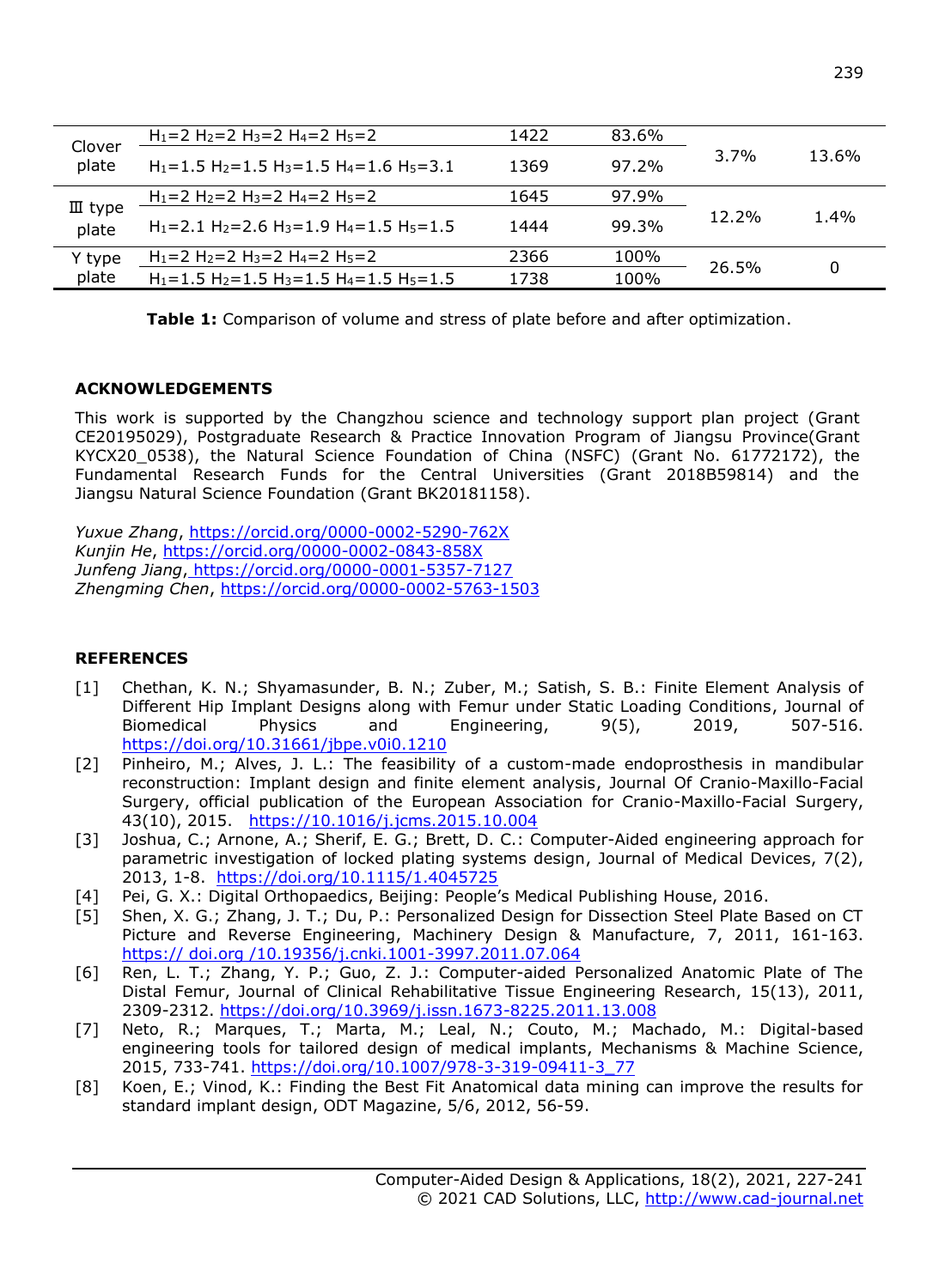- [9] Yumer, M. E.; Chaudhuri, S.; Hodgins, J. K.; Kara, L. B.: Semantic shape editing using deformation handles, ACM Transactions on Graphics, 34(4), 2015, 86. <https://doi.org/10.1145/2766908>
- [10] Yumer, M. E.; Kara, L. B.; Yumer, M. E.; Kara, L. B.: Co-constrained handles for deformation in shape collections, ACM Transactions on Graphics, 33(6), 2014, 187. <https://doi.org/10.1145/2661229.2661234>
- [11] Hsu, C. C.; Chang, T. K.; Huy, D. C.: Biomechanical Comparison of Different Vertebral Plate Designs for Anterior Cervical Discectomy and Fusion Using Nonlinear C3-T2 Multi-Level Spinal Models, Computer-Aided Design and Applications, 12(2), 2015, 226-231 <https://doi.org/10.1080/16864360.2014.962435>
- [12] Dalibor, M.; Stevanović; et al.: Parametrization of internal fixator by mitkovic, 7th International Working Conference Total Quality Management – Advanced and Intelligent Approaches, 2013, 541-544.
- [13] Kaman, M. O.; Celik, N.; Karakuzu, S.: Numerical Stress Analysis of the Plates Used to Treat the Tibia Bone Fracture, Journal of Applied Mathematics and Physics, 2(06), 2014, 304-309. <https://doi.org/10.4236/jamp.2014.26036>
- [14] Megan, P.; Razvan, R.: A finite Element Parametric Study of Clavicle Fixation Plates, International Journal for Numerical Methods in Biomedical Engineering, 31(6), 2015, 1-17. <https://doi.org/10.1002/cnm.2710>
- [15] He, K.; Zhang, R.; Chen, Z.; et al.: An approach for generating an average bone template with semantic parameters, Journal of Medical Devices, 2017[.](https://doi.org/10.1115/1.4036025) <https://doi.org/10.1115/1.4036025>
- [16] Wang, L.; He, K. J.; Chen, Z. M.; et al.: A Design Method for Orthopedic Plates Based on Surface Features, Journal of Mechanical Design, 139(2), 2017, 1-4. <https://doi.org/10.1115/1.4035320>
- [17] He, K. J.; Zhang, X.; Zhang, Y. X.: Custom-designed orthopedic plates using semantic parameters and template, Medical & Biological Engineering & Computing, 57(4), 2019, 765– 775. <https://doi.org/10.1007/s11517-018-1916-y>
- [18] Tam G. K. L.; Cheng, Z. Q.; Lai, Y. K.: Registration of 3D Point Clouds and Meshes A Survey from Rigid to Non-Rigid, IEEE TVCG, 19(7), 2013, 1199–1217. [https://doi.org/10.1109/TVCG.2012.310](http://doi.cnki.net/doi/Resolution/Handler?doi=%2010.1109/TVCG.2012.310)
- [19] Pernot, J. P.; Giannini, F.; Falcidieno, B.; et al.: Parameterized Free-form Feature Templates, Proc. of IEEE International Conference on Shape Modeling and Applications, Washington, D. C., USA, 2009, 140-147. [https://doi.org/10.1109/SMI.2009.5170175](http://d.scholar.cnki.net/link/doi/SPIE_U/SPIE120807462529?UID=WEEvREcwSlJHSldRa1FhcEE0QVN2K0syOVZxUzFiY0JWRFhtd1pvcjVHYz0=$9A4hF_YAuvQ5obgVAqNKPCYcEjKensW4IQMovwHtwkF4VYPoHbKxJw!!)
- [20] Chen, X. Z.; He, K. J.; Chen, Z. M.: A Novel Computer-Aided Approach for Parametric Investigation of Custom Design of Fracture Fixation Plates, Computational and mathematical methods in medicine, 2017, 7372496.<https://doi.org/10.1155/2017/7372496>
- [21] He K., Chen Z., Zhao L.: A new method for classification and parametric representation of freeform surface feature, The International Journal of Advanced Manufacturing Technology, 57(1-4), 2011, 271-283.<https://doi.org/10.1007/s00170-011-3271-0>
- [22] He K., Zou Z., Zhang R.: Design of Orthopedic Plates and Its Modification Based on Feature, Molecular & Cellular Biomechanics: MCB, 12(4), 2015, 265-286.
- [23] He, J. J.: The Finite Element Analysis Research in the Personalized Anatomic Plate, Shanxi Medical University, 2012
- [24] Springer, E. R.; Lachiewicz, P. F.; Gilbert, J. A.; et al.: Internal fixation of femoral neck fractures. A comparative biomechanical study of Knowles Pins and 6.5mm cancellous screws, Clinical Orthopedics and related research, 267, 1991, 85-92.
- [25] Andrade-Campos, A.; Ramos, A.; Simões, J. A.: A model of bone adaptation as a topology optimization process with contact, Biomedical Science and Engineering, 5(5), 2012, 229-244. <https://doi.org/10.4236/jbise.2012.55030>
- [26] Kutuk, M. A.; Gov, I.: Application of topology optimization to the tibial osteotomy fixation plates, Applied Bionics and Biomechanics, 10(2-3), 2013, 125-133. <https://doi.org/10.3233/ABB-130077>